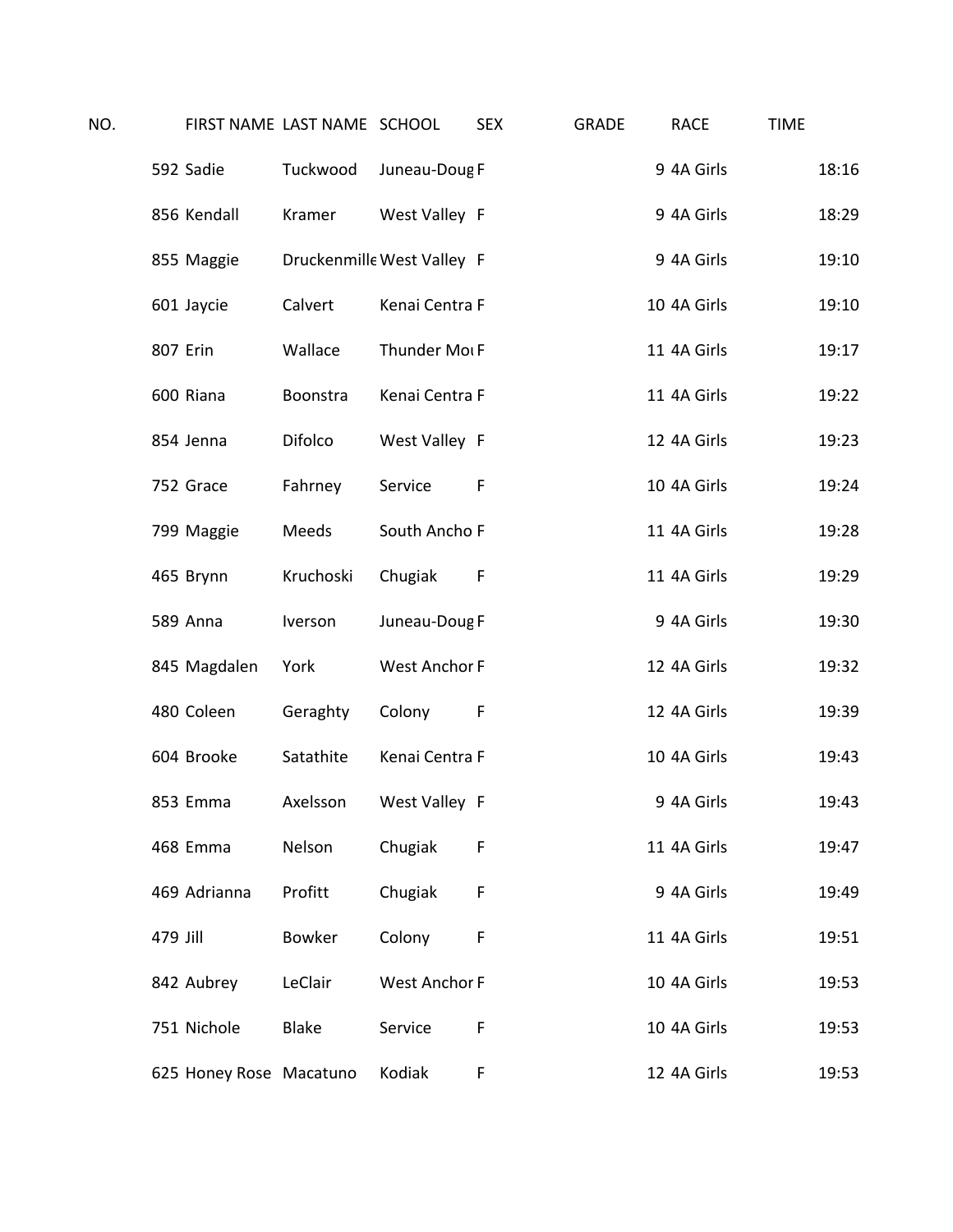| 512 Kylie     | Judd                | Dimond                    | F            | 10 4A Girls | 19:54 |
|---------------|---------------------|---------------------------|--------------|-------------|-------|
| 510 Ruth      | Cvancara            | Dimond                    | F            | 12 4A Girls | 19:55 |
| 517 Helen     | Wilson              | Eagle River F             |              | 10 4A Girls | 19:56 |
| 599 Ithaca    | Bergholtz           | Kenai Centra F            |              | 11 4A Girls | 19:58 |
| 841 Molly     | Gellert             | West Anchor F             |              | 11 4A Girls | 19:58 |
| 478 Elisabeth | Bowker              | Colony                    | $\mathsf{F}$ | 12 4A Girls | 20:06 |
| 857 Bailey    | Roe                 | West Valley F             |              | 11 4A Girls | 20:07 |
| 623 Carly     | Glover              | Kodiak                    | - F          | 9 4A Girls  | 20:15 |
| 859 Faith     | Widman              | West Valley F             |              | 11 4A Girls | 20:20 |
| 754 Clare     | Howard              | Service                   | F            | 10 4A Girls | 20:20 |
| 753 Caitlin   | Gohr                | Service                   | F            | 11 4A Girls | 20:23 |
| 858 Samantha  | <b>Starks</b>       | West Valley F             |              | 10 4A Girls | 20:24 |
| 646 Rehab     | Porter              | Lathrop<br>$\overline{F}$ |              | 10 4A Girls | 20:27 |
| 602 Addison   | Gibson              | Kenai Centra F            |              | 11 4A Girls | 20:29 |
| 624 Arielle   | Himelbloom Kodiak   |                           | F            | 12 4A Girls | 20:37 |
| 755 Madeline  | Maurer              | Service                   | F            | 11 4A Girls | 20:41 |
| 518 Peyton    | Young               | Eagle River F             |              | 12 4A Girls | 20:43 |
| 844 Jania     | Tumey               | <b>West Anchor F</b>      |              | 11 4A Girls | 20:45 |
| 831 Brynn     | Steiner             | Wasilla                   | F            | 9 4A Girls  | 20:46 |
| 622 Maddie    | Christiansen Kodiak |                           | F            | 10 4A Girls | 20:47 |
| 712 Sophia    | <b>Nowers</b>       | Palmer                    | F            | 9 4A Girls  | 20:47 |
| 484 Cathelyne | Powers              | Colony                    | F            | 12 4A Girls | 20:50 |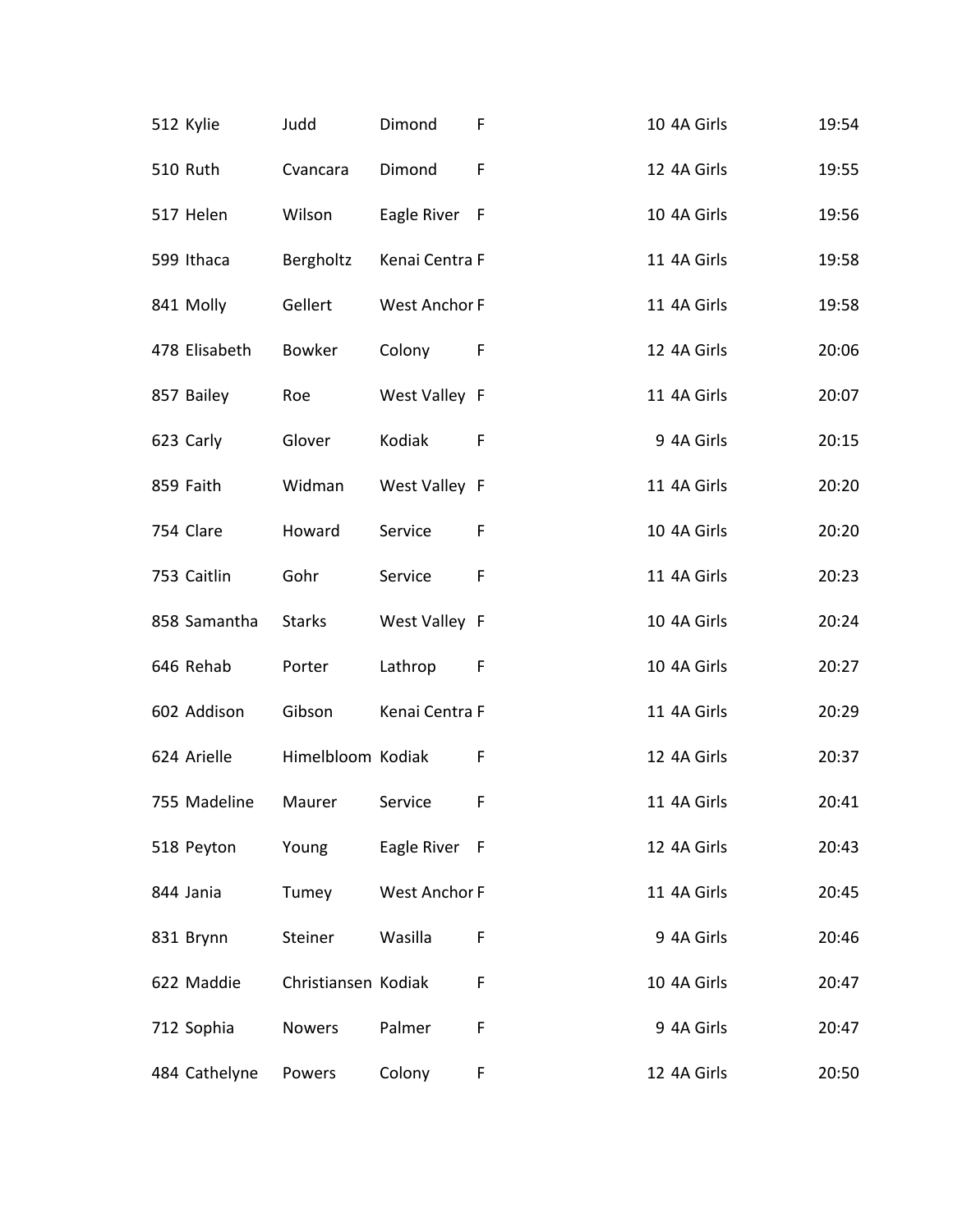| 515 Calee       | <b>Stark</b>         | Dimond                     | F           | 10 4A Girls | 20:50 |
|-----------------|----------------------|----------------------------|-------------|-------------|-------|
| 470 Emma        | Sees                 | Chugiak                    | F           | 10 4A Girls | 20:51 |
| 840 Lauren      | Corkran              | West Anchor F              |             | 10 4A Girls | 20:53 |
| 645 Lupua       | Oba                  | Lathrop                    | F           | 12 4A Girls | 20:59 |
| 464 Emma        | Blei                 | Chugiak                    | F           | 10 4A Girls | 21:03 |
| 466 KayLee      | Manwaring Chugiak    |                            | F           | 11 4A Girls | 21:13 |
| 514 Allison     | Shafer               | Dimond                     | F           | 12 4A Girls | 21:19 |
| 511 Ariana      | Foy                  | Dimond                     | $\mathsf F$ | 11 4A Girls | 21:20 |
| 839 Mimi        | Allen                | West Anchor F              |             | 10 4A Girls | 21:23 |
| <b>711 Nina</b> | Kalytiak             | Palmer                     | F           | 9 4A Girls  | 21:23 |
| 757 Bryn        | Waite                | Service                    | F           | 11 4A Girls | 21:26 |
| 843 Lily        |                      | Slatonbarker West Anchor F |             | 4A Girls    | 21:28 |
| 806 Sally       | Thompson             | Thunder Mot F              |             | 10 4A Girls | 21:35 |
| 710 Rya         | Berrigan             | Palmer                     | F           | 12 4A Girls | 21:45 |
| 714 Rosemary    | Toro                 | Palmer                     | $\mathsf F$ | 9 4A Girls  | 21:46 |
| 605 Julie       | Wilson               | Kenai Centra F             |             | 12 4A Girls | 21:48 |
| 483 Amanda      | Mayer                | Colony                     | F           | 11 4A Girls | 21:48 |
| 715 Ruby        | Woodings             | Palmer                     | F           | 12 4A Girls | 21:52 |
| 648 Carmen      | Sonnek               | Lathrop                    | F           | 10 4A Girls | 21:54 |
| 467 Gwendolyn   | Mueller              | Chugiak                    | F           | 10 4A Girls | 22:07 |
| 756 Hillary     | Tschappat-La Service |                            | F           | 4A Girls    | 22:12 |
| 481 Geneva      | Higley               | Colony                     | F           | 10 4A Girls | 22:12 |